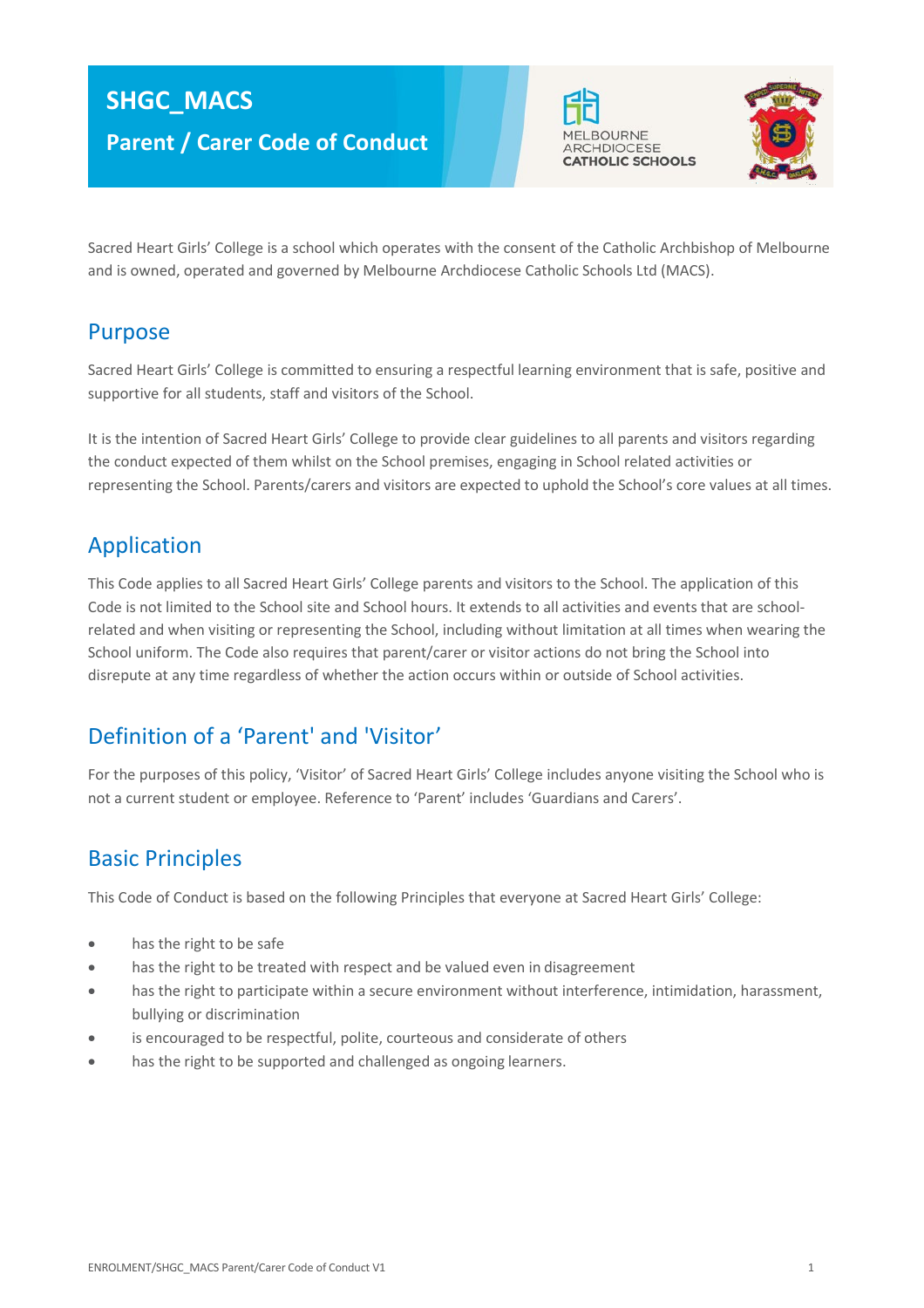## Expected Conduct and Bearing of All Parents and Visitors

It is expected that every parent/carer and visitor will:

- uphold the School's core beliefs and values
- behave in a manner that does not endanger the health, safety and wellbeing of themselves or others
- abide by all health and safety rules and procedures operating within the School and other locations at which they may visit whilst representing the School
- ensure that their actions do not bring the School into disrepute
- respect School staff and accept their authority and direction within the exercise of their duties at the School
- observe all School rules as required
- strictly adhere to the School's policies and procedures as required
- behave with respect, courtesy and consideration for others
- refrain from all forms of bullying and harassment
- refrain from any form of verbal insult or abuse and from any form of physical abuse or intimidation
- refrain from activities, conduct or communication that would reasonably be seen to undermine the reputation of the School, employees or students of the School (including activities on social media);
- respect School property and the property of staff, contractors, volunteers and other students
- not be intoxicated by alcohol or under the influence of illicit drugs or other substances harmful to health whilst visiting the School site, attending School functions or engaging in School based activities
- use the School's Complaints Handling Policy to seek resolution for any problems that arise, and accept the school's procedures for handling matters of complaint.

#### Unacceptable Conduct

Unacceptable conduct includes, but is not limited to:

- touching, handling, pushing or otherwise physically or sexually engaging with students, children or others in a manner which is not appropriate and may endanger the health, safety and wellbeing of that person
- any form of physical or verbal violence including fighting, assault or threats of violence
- approaching a child that is not your own with a view to disciplining that child for their behaviour (such matters are only to be dealt with by school staff)
- approaching other school parents to resolve issues arising between students at school (such matters should be referred to school staff)
- any form of cyber bullying or cyber abuse that is directed towards the school, staff members, students or parents or any member connected to the School
- any form of threatening language, gestures or conduct
- language or conduct which is likely to offend, harass, bully or unfairly discriminate against any student, employee, contractor, volunteer or other
- theft, fraud or misuse of School resources
- the use of inappropriate or profane words or gestures and images
- visiting School, attending social, sporting or other functions whilst intoxicated by alcohol or under the influence of illicit drugs or other substances harmful to health
- smoking on the School premises or within the immediate environs of the School
- claiming to represent the School in any matter without explicit permission from the School Principal to do so.